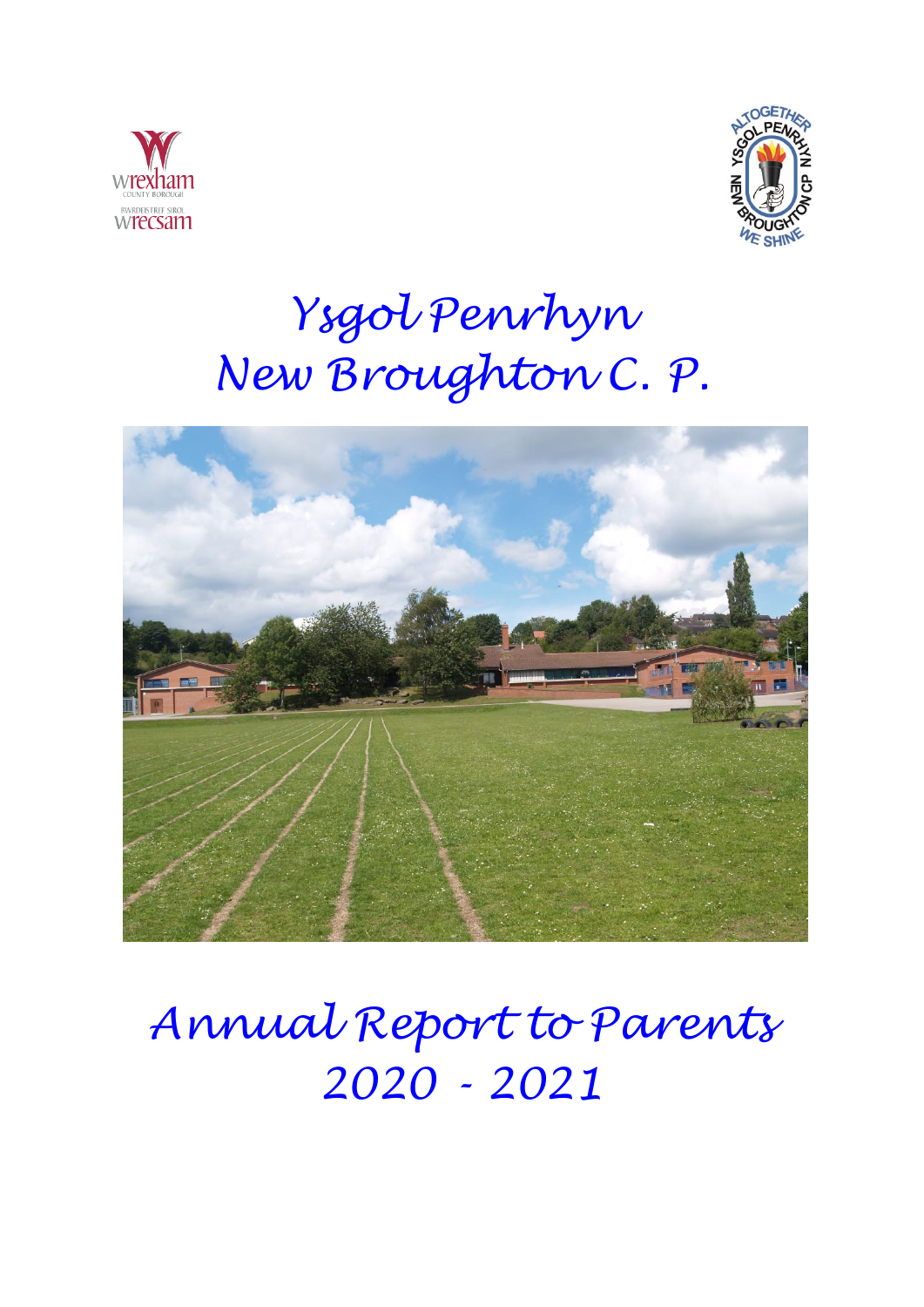The role of the Governing Body is to act as a representative of the community. The Governors are able to put the interests of the children ahead of all other potential considerations. The Governing Body supports the school out in the community, making the most of its successes and its good name and keeping parents and others informed of developments.

The governing body supports the school through any problems emerging either from inside or outside, giving what they can to prevent a situation from developing to a point where it might adversely affect the school life of the children.

The governing body has a wide range of legal responsibilities:

- Appoint staff
- Make sure the Curriculum is being delivered effectively
- Make sure all statutory policies are up to date
- Make sure the school makes the best use of the resources available

The role of the governing body is not an easy one. It is impossible to please everyone all the time and that means that well established relationships between the Governing Body and the school community is very important. It is vital that the Governing Body challenges the school to perform at its best, while also supporting the school to achieve its aims and objectives.

The Governing Body cannot carry out its work adequately without getting to know the school as well as it can.

# SUMMARY OF 2020-21

The last year has been particularly challenging due to restrictions and lockdowns as a result of the Covid 19 pandemic. During the Autumn Term staff worked hard to produce a blended learning pack based on a book called 'Here We Are' by Oliver Jeffers. It was planned to allow children from different classes within the same household to work on the topic, but at the appropriate level for each child in readiness for a future lockdown (which of course arrived in January).

During Lockdown we again remained open to support our key worker families and vulnerable pupils, numbers were higher than during the first lockdown, and there was a much greater emphasis placed on learning. Our staff once again stepped up and adapted to what was required. They yet again proved that they are 'problem solvers' not 'problem finders', they were outstanding. We tried to ensure that all families could engage with on-line learning, we delivered lap-tops to those families who did not have access to a device. We time-tabled a morning on-line session for all classes, it was important that these were staggered to ensure that those families with limited numbers of devices could access every session.

Pupils were very happy to return to school, though some found it difficult to settle and conform to the structure of the school day. Once again staff stepped up and adapted to meet the needs of our pupils.

We felt that Year 6 had been hit particularly hard by the Lockdowns, missing two residential trips, concerts, mini-business and all the usual activities that our leavers experience. With this in mind, we worked with the Royal Yachting Association (RYA)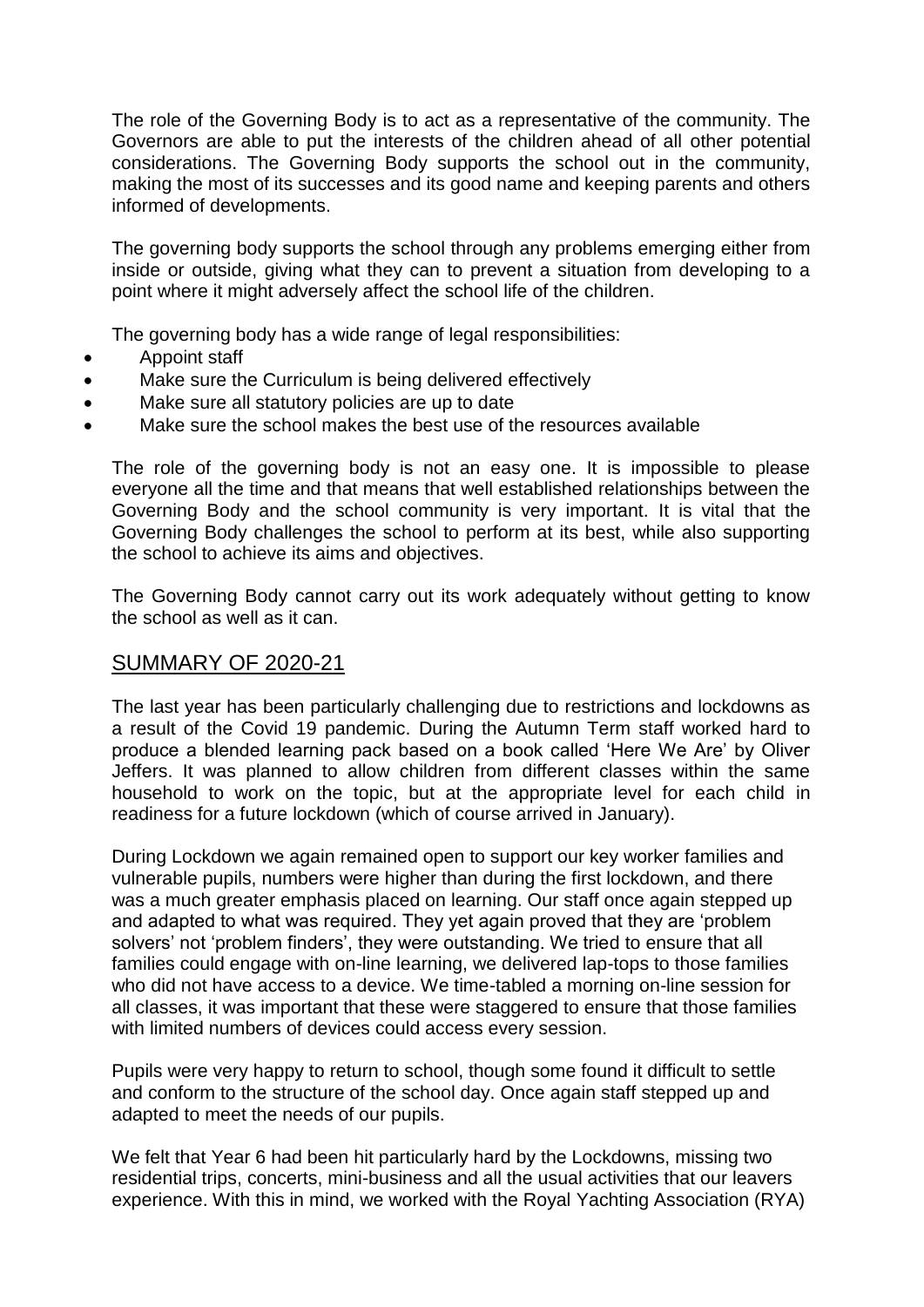and Gresford Sailing Club to provide sailing lessons for the class as part of a pilot project, this was well received by all the pupils, and we would like to thank Rosie Hearn from the RYA for funding the instructors and equipment, and Chris Jones at Gresford Sailing Club for making the school feel so welcome, and allowing us to use club dinghies.

# LIST OF GOVERNORS

| Name                        | <b>Type of Governor</b> |
|-----------------------------|-------------------------|
| Mr. K. Lea (Chair)          | Community               |
| Mrs. S. Hughes (Vice-Chair) | LA                      |
| Mr. N. Evans                | LA                      |
| Cllr. A Edwards             | LA                      |
| CIIr. N. Williams           | LA                      |
| Mrs. C. Baines              | Community               |
| Mr. F. Prince               | Community               |
| Mrs. H. Owens               | Community               |
| Mr. M. Matthias             | Headteacher             |
| Mrs. B. Davies              | Teacher                 |
| Mr. T. Owen*                | Teacher                 |
| Mr. J. Griffiths            | Staff                   |
| Mr. A. Davies               | Parent                  |
| Mr. D O'Hare                | Parent                  |
| Mrs. N. Silvester           | Parent                  |
| Mrs. S. Molineux            | Parent                  |

\*Mrs. C. Hitchen replaced Mr. Owen following his appointment to Deputy Headteacher at Ysgol Rhosddu.

Clerk to Governors: Mrs. M. Tunstall Chair of Governors: Mr. K. Lea

# CHANGES TO THE SCHOOL PROSPECTUS

The prospectus has been amended to include the latest changes to the statutory content.

- Arrangements for the admission and access for disabled pupils
- Details of the schools Equal Opportunities Policy
- Arrangements for the security of pupils and staff at the school and school premises
- Class organisation 2020 -21.
- Dates for the forthcoming year
- A statement relating to children who are looked after (also included below)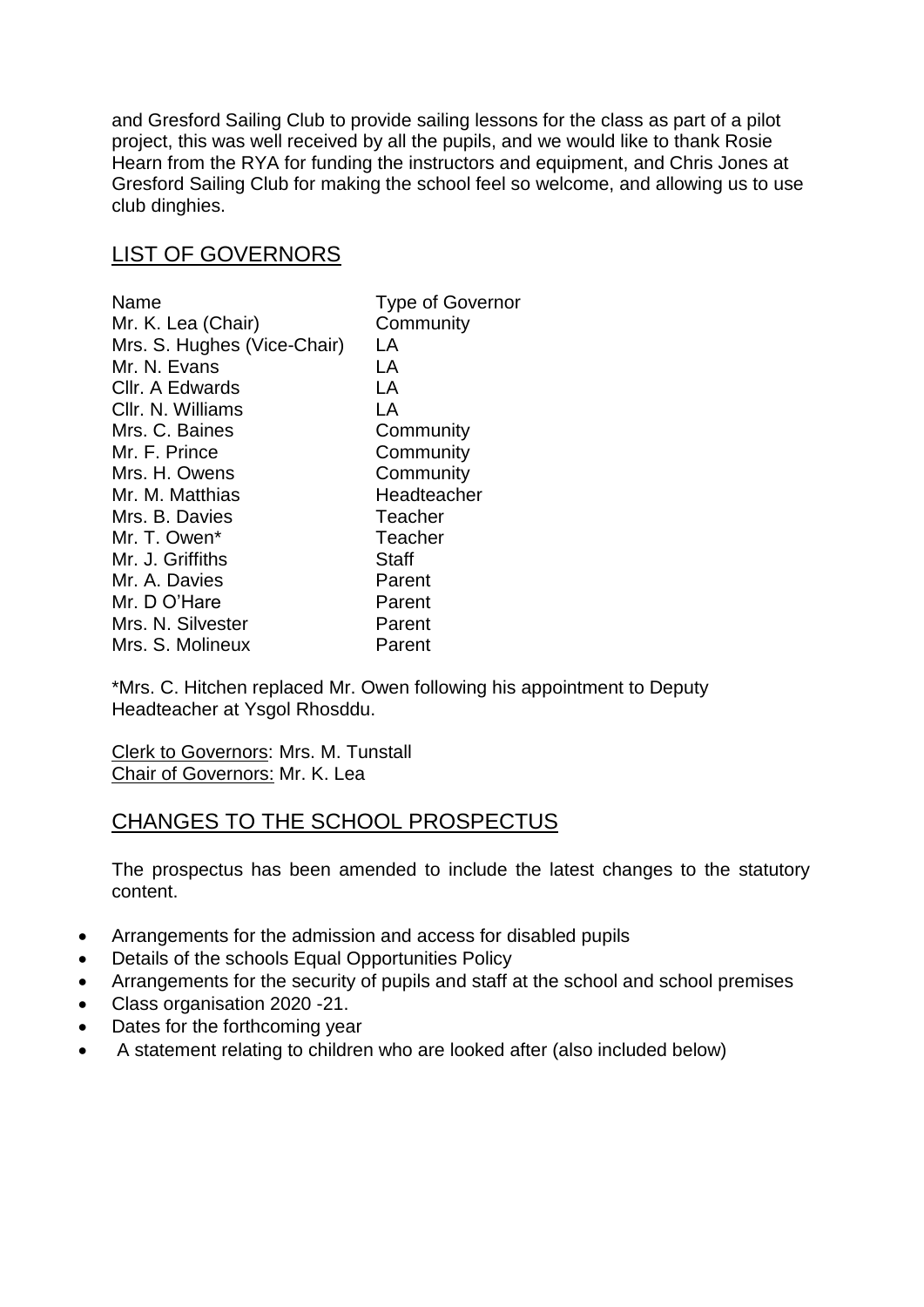# SESSION TIMES

**Foundation Phase**<br>Mornings: **Key Stage 2**<br>Morning: Afternoon 12.55pm. to 3-15 pm.

Nursery 2.00 a.m to 11.30 a.m.

9.00 a.m. to 11-45a.m. Afternoon: 12.40 p.m. to 3-00 p.m.

9.00 a.m. to 12-05pm

While these were the official times set out in our Prospectus, the school adopted a staggered start and end time due to the Covid 19 pandemic. Break and lunch times were altered to ensure statutory teaching times were maintained.

# TO IMPLEMENT AND REVIEW SCHOOL STRATEGIES

The strategies are all in line regarding The National Curriculum and Foundation Phase of Learning. During the next school year, we propose to take on board several initiatives in partnership with the Local Authority, these will include developing oracy skills across the school, improve assessment for learning, including feedback to pupils and the Digital Competency Framework, the well-being of staff and pupils, and the implementation of the new Additional Learning Needs Transformation.

# THE REVIEW OF SCHOOL POLICIES

School policies have been reviewed by subject co-ordinators and approved by the governors, as required. All statutory policies are in place.

There were no resolutions passed at the last annual meeting.

# CHILD PROTECTION

The Department of Education and Welsh Government guidance makes it clear that schools have an important role to play in the protection of children against any form of abuse. School staff therefore have a duty to refer concerns about the well being of pupils to Social Services and the school Medical Officer for further advice. Volunteers are also verified by the LA through DBS checks

# LINKS WITH THE COMMUNITY

The school welcomes opportunities to involve members of the wider community in its activities. Examples include links with nursing homes, Brymbo Lodge Community Football Club, Broughton Community Council and the Broughton Strategy Group. Staff have links with the Health Service and the Police. Due to the Covid 19 pandemic the school was not able to interact with the community as much as we have in the past.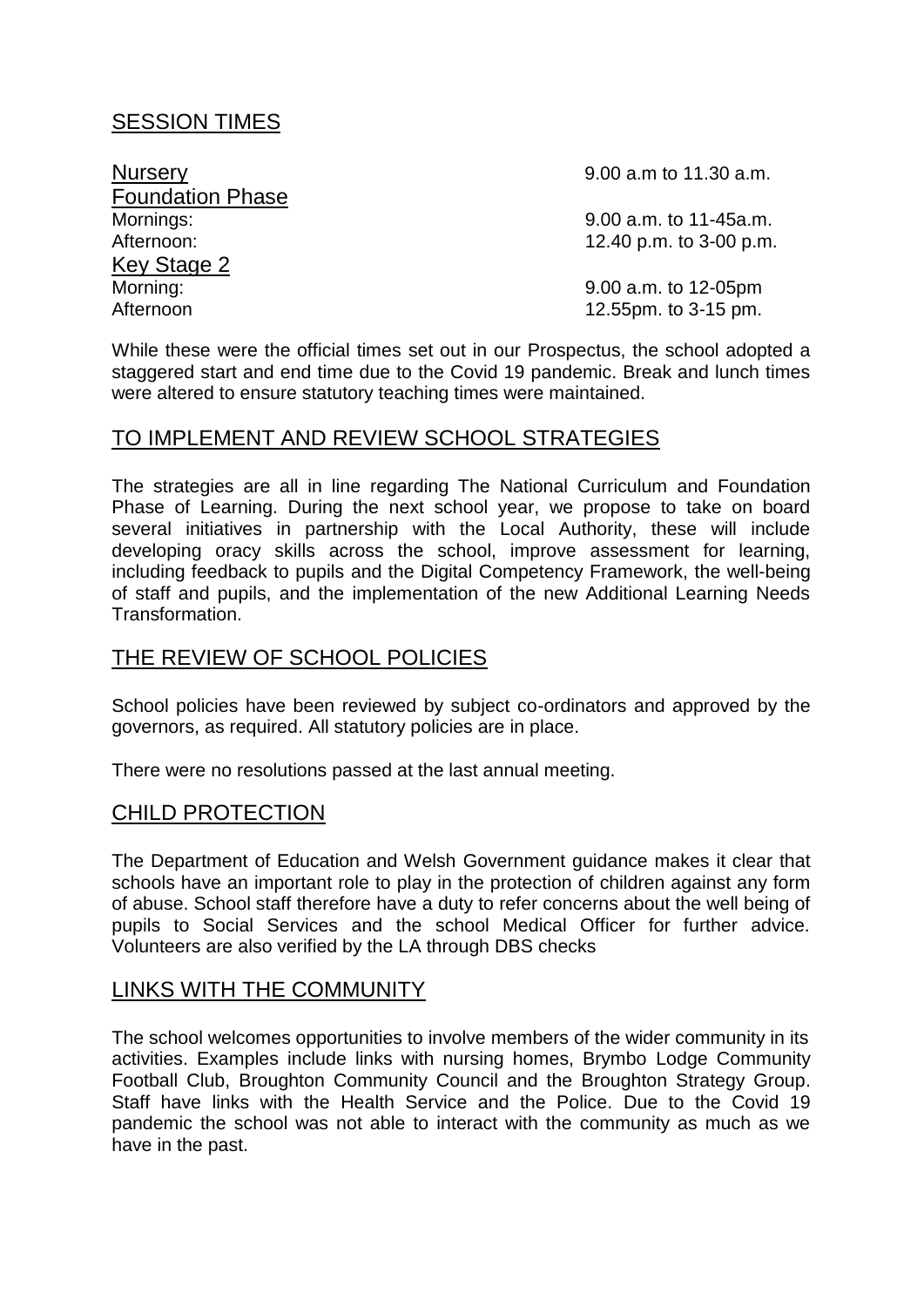# MONEY MATTERS

The final budget plan approved by Governors and the LA for the current financial year is appended to this report, as well as the Auditors Summary of School Funds. Please note that the financial year overlaps two school years, and that no travelling or subsistence expenses were paid to any of the Governing Body or school staff during this period.

# SPORT

Sport is an important element in the life of the school. P.E lessons continued as normal, however due to the Covid 19 pandemic there were no inter-school competitions or tournaments.

# SPECIAL EDUCATIONAL NEEDS

The school has a detailed Special Needs Policy. The policy pays due regard to the Code of Practice enshrined in the 1993 Education Act. It aims to meet the needs of all pupils with special needs in a whole school approach in a working partnership with parents and close liaison with outside agencies.

The progress of all pupils is tracked termly, and the school identifies early any needs individuals might be experiencing, and puts in place a variety of means to support those needs.

The schools works closely with outside agencies such as educational psychologists and CAMHS to ensure that we do meet the needs of all pupils in our care.

The Governor with responsibility for Special Educational needs is Mrs. N. Silvester.

The school has begun to prepare for the new ALN (Additional Learning Needs) Transformation which is to be phased in during 2021-22.

## CHILDREN WHO ARE LOOKED AFTER

Some of our pupils are looked after by the Local Authority, or have care orders in place. These are particularly vulnerable children, who have frequently encountered Adverse Childhood Experiences (ACEs). As with all vulnerable pupils we work very hard to cater for their emotional needs through a range of strategies and interventions delivered by qualified staff.

# DISABLED PUPILS

All application for admission, issues of access and treatment are considered on an individual case-by-case basis. The process is informed through consultation with the LEA and other advisors. Governors need to be assured that admission is in the best interest of the child taking into account the physical constraint of the school building and the available staff expertise.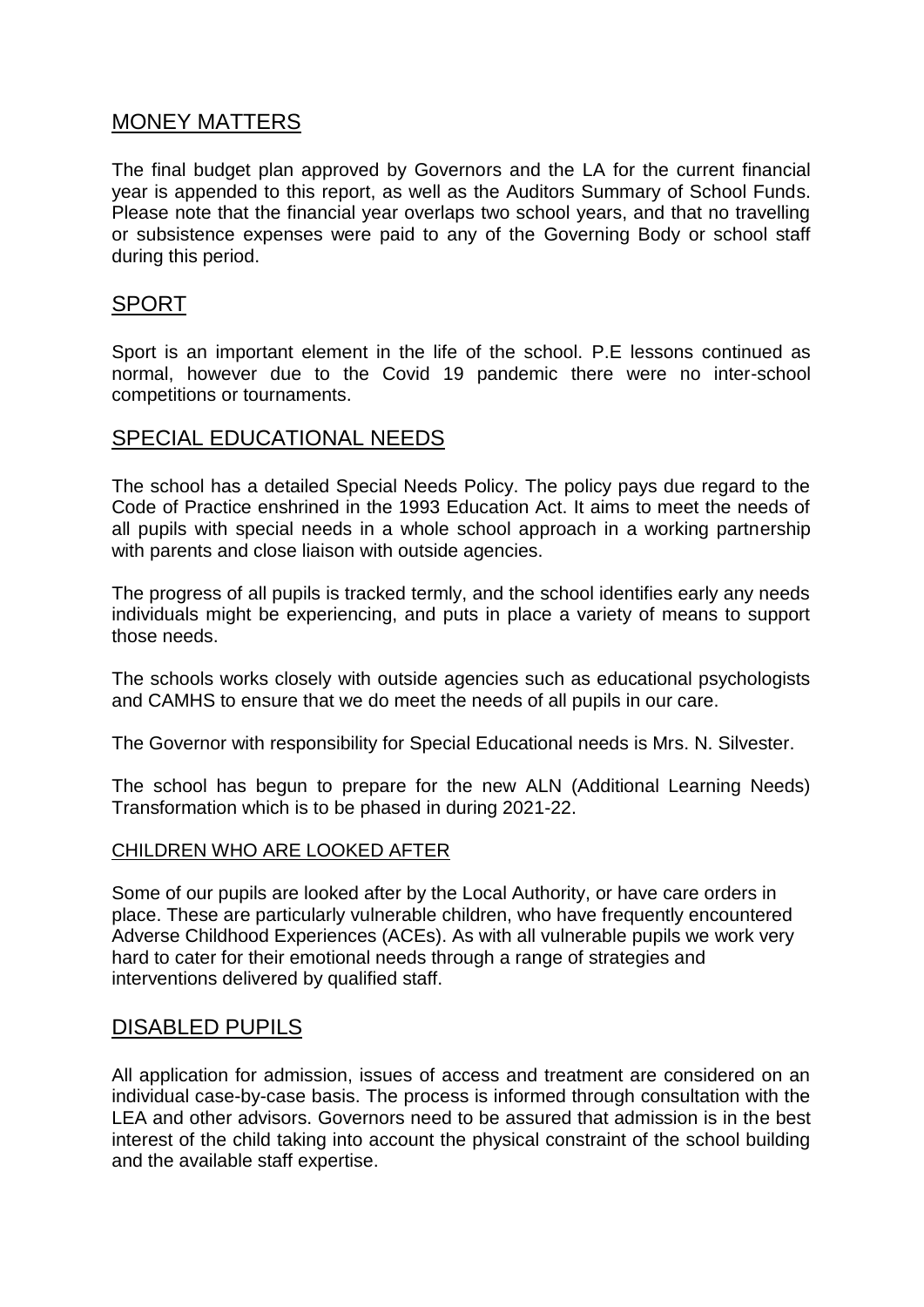# TOILET STATEMENT

The school provides sufficient toilets for the number of pupils on roll. These toilets are cleaned on a daily basis.

# WELSH LANGUAGE DEVELOPMENT

Ysgol Penrhyn is an English medium school where Welsh is taught to all pupils as a second language. The pupils embrace our Welsh ethos and enjoy responding to simple Welsh language during the school day.

# BILINGUALISM

The school fosters the use of incidental Welsh in daily school life as well as fostering knowledge of Welsh history, culture and language in accordance with our Welsh Policy. As above, Welsh is a priority for this school in this academic year.

# TARGETS SETTING AND TEACHER ASSESSMENTS.

Due to the Covid 19 pandemic the requirement to set targets and formally assess pupils at the end of Foundation Phase and Key Stage Two have been suspended.

# ATTENDANCE

Reporting on attendance has also been suspended due to the Covid 19 pandemic.

Below are attached copies of the budget plan and the signed statement (Form D) following the auditing of School Funds.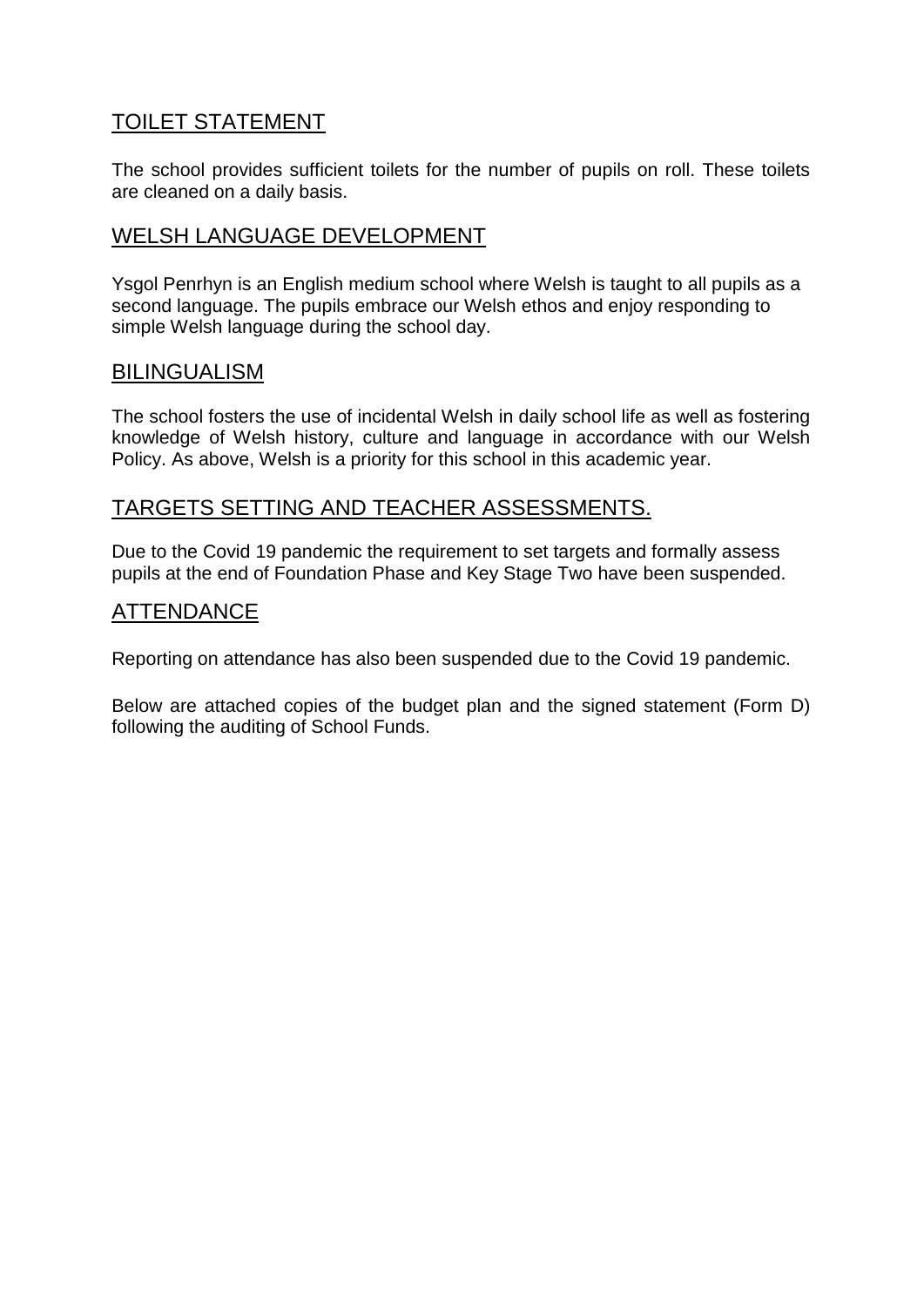## **WREXHAM COUNTY BOROUGH COUNCIL FINANCE & ICT DEPARTMENT**

**SCHOOL DRAFT BUDGET PLAN 2020-2021**



**22/06/2020 Updated**

 $\,$  0  $\,$ 

|                             | <b>Ysgol Penrhyn, New Broughton</b>                           |                                              |                                  |  |  |  |  |
|-----------------------------|---------------------------------------------------------------|----------------------------------------------|----------------------------------|--|--|--|--|
| <b>COST CENTRE: MDP 304</b> |                                                               | <b>TOTAL BUDGET</b><br>£737,171              |                                  |  |  |  |  |
|                             |                                                               |                                              |                                  |  |  |  |  |
|                             | <b>BUDGET</b><br><b>HEADING</b>                               | <b>PROJECTED</b><br><b>EXPENDITURE &amp;</b> | <b>SCHOOLS</b><br><b>PLANNED</b> |  |  |  |  |
|                             |                                                               | <b>INCOME</b>                                | <b>BUDGET</b>                    |  |  |  |  |
|                             |                                                               |                                              |                                  |  |  |  |  |
| <b>EMPLOYEES:</b>           | SICKNESS COVER PREMIUM                                        | 13,777                                       |                                  |  |  |  |  |
|                             | MATERNITY & SUSPENSION PREMIUM<br>SUPPLY: PPA/WORKLOAD        | 5,499                                        |                                  |  |  |  |  |
|                             | SUPPLY: VACANCY                                               | 0<br>0                                       |                                  |  |  |  |  |
|                             | SUPPLY: PUPIL COURSE                                          | $\mathbf 0$                                  |                                  |  |  |  |  |
|                             | SUPPLY: APPROVED LEAVE<br>SUPPLY: CLERICAL/TA                 | $\mathbf 0$<br>1,000                         |                                  |  |  |  |  |
|                             | SUPPLY: SICK NOT INSURED                                      | 0                                            |                                  |  |  |  |  |
|                             | SUPPLY: MATERNITY                                             | 26,270                                       |                                  |  |  |  |  |
|                             | SUPPLY: GRANT FUNDED<br><b>TEACHING STAFF</b>                 | 0<br>443,183                                 |                                  |  |  |  |  |
|                             | TEACHING STAFF: PDG FUNDED                                    | 3,078                                        |                                  |  |  |  |  |
|                             | TEACHING STAFF: EIG FUNDED                                    | 11,796                                       |                                  |  |  |  |  |
|                             | ADMINISTRATION                                                | 16,949                                       |                                  |  |  |  |  |
|                             | <b>TEACHING ASSISTANTS</b><br>TEACHING ASSISTANTS: PDG FUNDED | 79,876<br>45,192                             |                                  |  |  |  |  |
|                             | MIDDAY SUPERVISION                                            | 9,637                                        |                                  |  |  |  |  |
|                             | RING FENCED PENSION                                           | 8,358                                        |                                  |  |  |  |  |
|                             | MUSIC                                                         | 200                                          |                                  |  |  |  |  |
|                             | MEDICAL COSTS<br><b>APPRENTICESHIP LEVY</b>                   | 160<br>2,872                                 |                                  |  |  |  |  |
|                             |                                                               |                                              |                                  |  |  |  |  |
|                             | <b>SUB-TOTAL (EMPLOYEES)</b>                                  | 667,847                                      | 0                                |  |  |  |  |
| <b>PREMISES:</b>            | <b>GROUNDS MAINTENANCE</b>                                    | 2,602                                        |                                  |  |  |  |  |
|                             | <b>ELECTRICITY</b>                                            | 8,100                                        |                                  |  |  |  |  |
|                             | GAS<br>RATES                                                  | 4,234                                        |                                  |  |  |  |  |
|                             | WATER                                                         | 20,999<br>2,958                              |                                  |  |  |  |  |
|                             | CARETAKING/CLEANING CONTRACT                                  | 20,712                                       |                                  |  |  |  |  |
|                             | CARETAKING MATERIALS                                          | 1,200                                        |                                  |  |  |  |  |
|                             | TRADE REFUSE                                                  | 1,472                                        |                                  |  |  |  |  |
|                             | <b>SUB-TOTAL (PREMISES)</b>                                   | 62,277                                       | 0                                |  |  |  |  |
| <b>TRANSPORT:</b>           | <b>TRAVEL EXPENSES</b>                                        | 0                                            |                                  |  |  |  |  |
|                             | <b>HIRED TRANSPORT</b>                                        | 1,890                                        |                                  |  |  |  |  |
|                             | MINI BUS COSTS                                                | 510                                          |                                  |  |  |  |  |
|                             | SUB-TOTAL (TRANSPORT)                                         | 2,400                                        | 0                                |  |  |  |  |
|                             |                                                               |                                              |                                  |  |  |  |  |
| SUPPLIES:                   | POSTAGES<br><b>TELEPHONES</b>                                 | 189<br>800                                   |                                  |  |  |  |  |
|                             | <b>GOVERNORS CLERK FEE</b>                                    | 137                                          |                                  |  |  |  |  |
|                             | SWIMMING                                                      | 604                                          |                                  |  |  |  |  |
|                             | CAPITATION                                                    | 5,000                                        |                                  |  |  |  |  |
|                             | <b>STATIONERY</b><br>PROFESSIONAL LEARNING GRANT              | 1,000<br>2,512                               |                                  |  |  |  |  |
|                             | <b>CLINICAL WASTE</b>                                         | 198                                          |                                  |  |  |  |  |
|                             | CASH COLLECTION                                               | 449                                          |                                  |  |  |  |  |
|                             | PHOTOCOPYING                                                  | 3,300                                        |                                  |  |  |  |  |
|                             | DATA PROTECTION<br>PROFESSIONAL FEES                          | 40<br>2,710                                  |                                  |  |  |  |  |
|                             | LICENCES                                                      | 676                                          |                                  |  |  |  |  |
|                             | <b>TV LICENCE</b>                                             | 155                                          |                                  |  |  |  |  |
|                             | <b>SUBSCRIPTIONS</b>                                          | 30                                           |                                  |  |  |  |  |
|                             | COMPUTER PURCHASE<br>COMPUTER LEASELINE                       | 2,000<br>2,706                               |                                  |  |  |  |  |
|                             | ACE INSURANCE PREMUIM                                         | 142                                          |                                  |  |  |  |  |
|                             | <b>SUB-TOTAL (SUPPLIES)</b>                                   | 22,648                                       |                                  |  |  |  |  |
|                             |                                                               |                                              | 0                                |  |  |  |  |
| <b>AGENCY:</b>              | EDUCATION SUPPORT SERVICES                                    | 32,891                                       |                                  |  |  |  |  |
|                             | <b>GDPR OFFICER</b>                                           | 529                                          |                                  |  |  |  |  |
|                             | <b>ENERGY PERFORMANCE CERT</b><br>REPAIRS AND MAINTENANCE     | 60<br>3,384                                  |                                  |  |  |  |  |
|                             | SEN VIRTUAL 1:1 SUPPORT                                       | 32,356                                       |                                  |  |  |  |  |
|                             | <b>INCLUSION SERVICE</b>                                      | 8,382                                        |                                  |  |  |  |  |
|                             | <b>SUB-TOTAL (AGENCY)</b>                                     | 77,602                                       | 0                                |  |  |  |  |
|                             |                                                               |                                              |                                  |  |  |  |  |
| INCOME:                     | DONATIONS FLYING START<br>MILK ADMIN FEE                      | $-2,900$<br>$-150$                           |                                  |  |  |  |  |
|                             | FOUNDATION INCOME                                             | $-54,280$                                    |                                  |  |  |  |  |
|                             | 1 TO 1 SUPPORT                                                | $-4,805$                                     |                                  |  |  |  |  |
|                             | PUPIL DEVELOPMENT GRANT                                       | 40,250                                       |                                  |  |  |  |  |
|                             | EDUCATION IMPROVEMENT GRANT                                   | $-8,515$                                     |                                  |  |  |  |  |
|                             | PDG - LOOKED AFTER CHILDREN<br>PROESSIONAL LEARNING GRANT     | $-2,512$                                     |                                  |  |  |  |  |
|                             | LETTINGS                                                      | $-2,080$                                     |                                  |  |  |  |  |
|                             | INTEREST ON BALANCES                                          | 0                                            |                                  |  |  |  |  |
|                             | OPENING DEFICIT FROM 2019-20                                  | 7,718                                        |                                  |  |  |  |  |
|                             | <b>SUB-TOTAL (INCOME)</b>                                     | $-107,774$                                   | 0                                |  |  |  |  |
|                             |                                                               |                                              |                                  |  |  |  |  |
|                             | CONTINGENCY: CONTINGENCY FUND 2020-2021                       | 12,171                                       |                                  |  |  |  |  |
|                             |                                                               |                                              |                                  |  |  |  |  |
|                             | TOTAL                                                         | 737,171                                      | $0 \mid B$                       |  |  |  |  |

**Signed : Signed :**

**Designation : Headteacher Designation : Chair of Governors**

The Loc.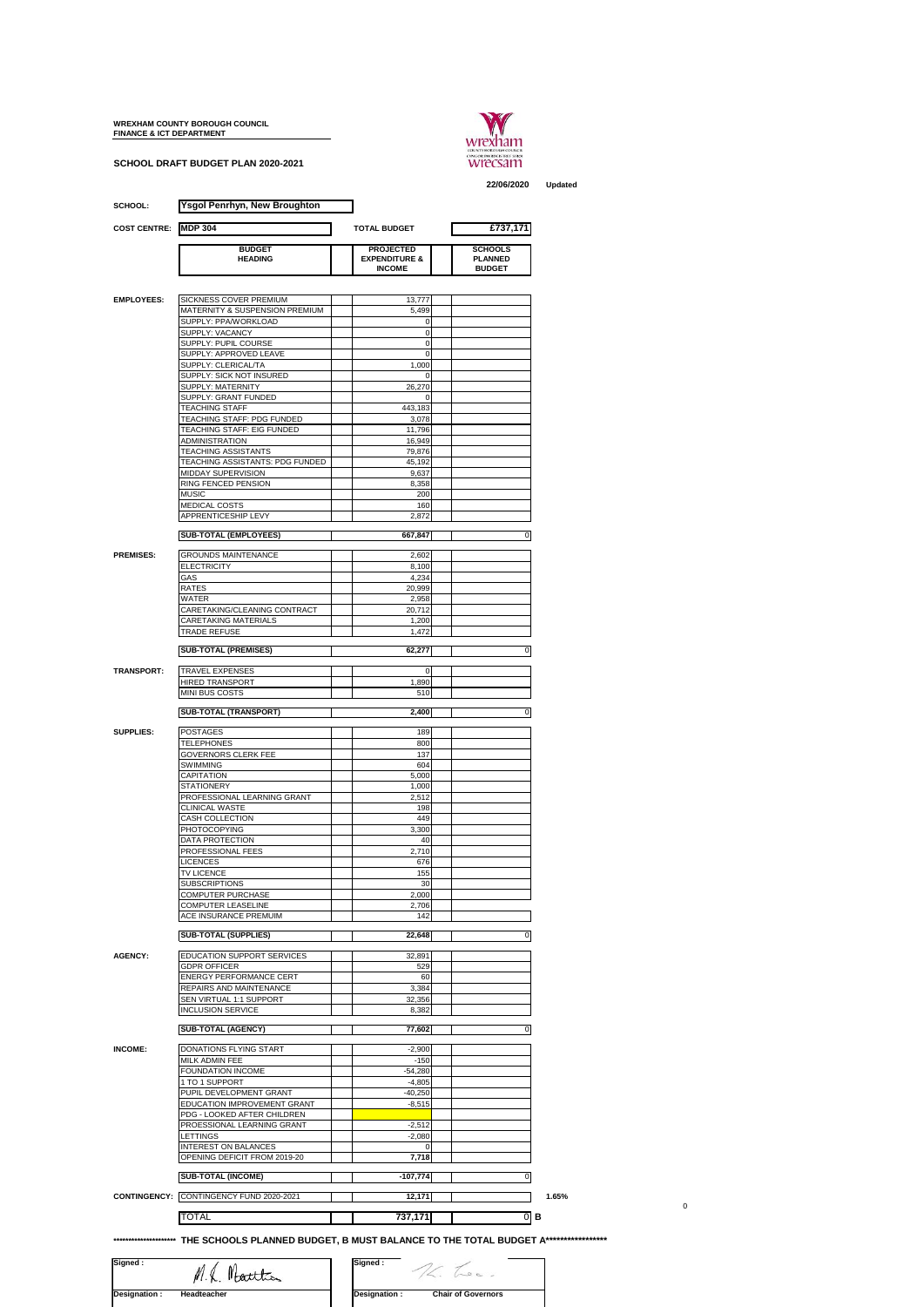Summary of Transactions for the period 1st April 2019 to 31st March 2020

| Balances b/f (1/4/19)                    | £         | Payments                      | £.        |
|------------------------------------------|-----------|-------------------------------|-----------|
| <b>HSBC Current Account</b>              | 4,708.27  | Cheques                       | 30.100.09 |
| Unpresented Cheques at 31/3/19 -2,265.60 |           | <b>Bank Charges</b>           | 2.15      |
| <b>Total Opening Balance</b>             | 2.442.67  | <b>Total payments</b>         | 30,102.24 |
| Receipts                                 |           | Balances c/f (31/3/20)        |           |
| School Fund Income                       | 22.995.53 | HSBC current accoun           | 7.468.03  |
| <b>Bank Transfers</b>                    | 8.548.84  | Unpresented Cheques -3,583.23 |           |
| <b>Total Receipts</b>                    | 31,544.37 | Total Closing Balance         | 3,884.80  |
| Total                                    | 33,987.04 | Total                         | 33.967.04 |

Certified

M.R. Matthis **Head Teacher** 

V  $\Delta t = 0$ **Honorary Treasurer** 

Independent Examiner

I have examined the books, vouchers and documents relating to Ysgol Penrhyn New Broughton<br>School Fund Account and in my view the above summary gives a true and fair view of its<br>transactions for the year, ended 31 March 202

Signed

Date

 $9.20$  $23.$ 

Name: Mr Malcolm Booker

Ashley House Pant Lane Gresford Wrexham LL12 BEU

Form D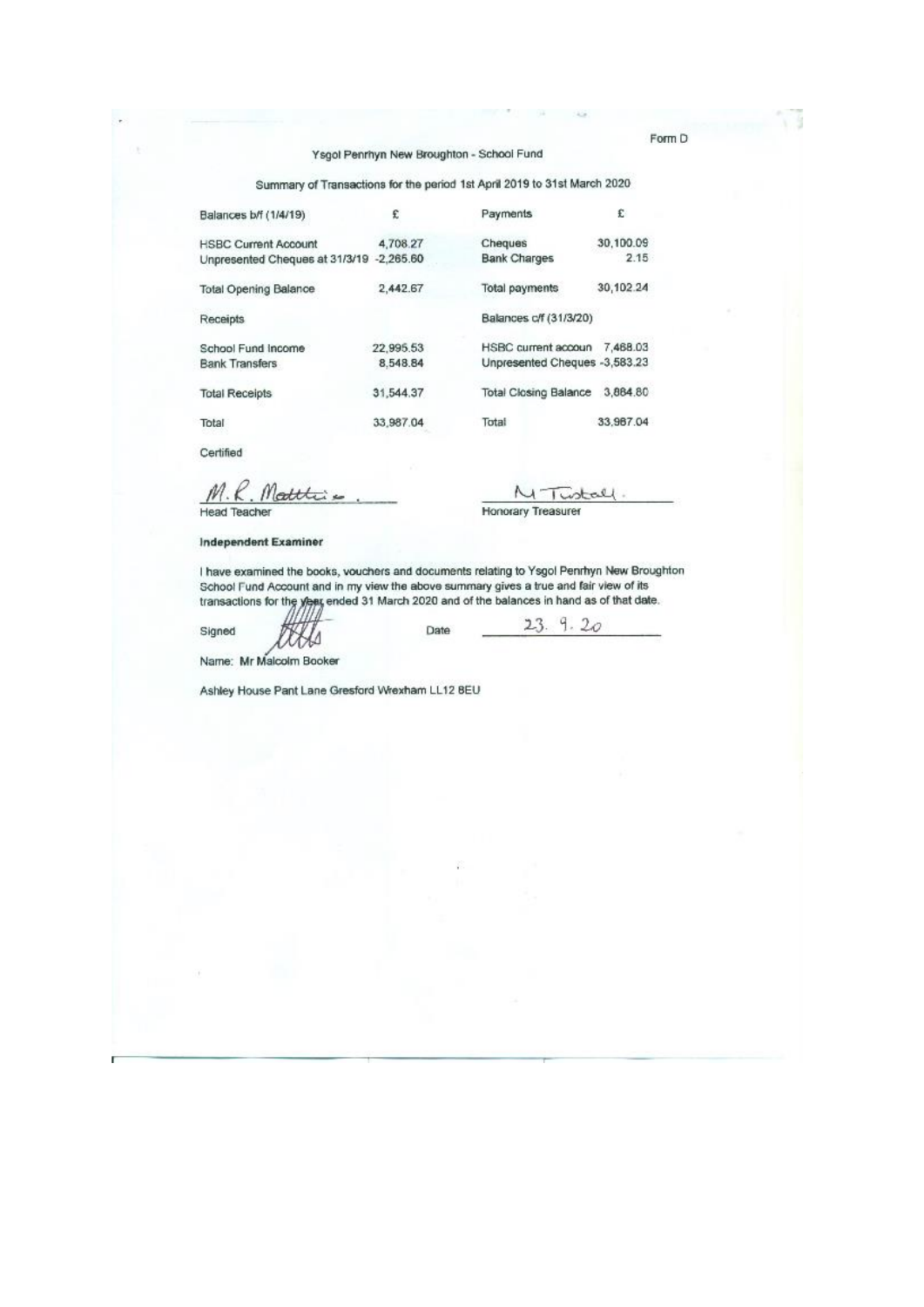Ysgol Penrhyn New Broughton Tuck Account

Summary of Transactions for the period 1st April 2019 to 31st March 2020

| Balances b/f (1/4/19)                                          | £                  | Payments                                    | £                    |  |
|----------------------------------------------------------------|--------------------|---------------------------------------------|----------------------|--|
| <b>HSBC Current Account</b><br>Unoresented Cheques at 31/3/19- | 2,608.51<br>200.00 | Cheques<br>School Fund                      | 1,205,56<br>1,500.00 |  |
| <b>Total Opening Balance</b>                                   | 2.409.51           | Total payments                              | 2.705.56             |  |
| Receipts                                                       |                    | Balances of (31/3/20)                       |                      |  |
| Pay In Book                                                    | 3,315,07           | HSBC current account<br>Unpresented Cheques | 3.018.02             |  |
|                                                                | 3,315.07           | <b>Total Closing Balance</b>                | 3.012.02             |  |
| Total Receipts                                                 |                    |                                             |                      |  |
| Total                                                          | 5.723.58           | Total                                       | 5.723.58             |  |
|                                                                |                    |                                             |                      |  |

Certified

Signed

 $M.$   $R.$  Head Teacher Matti

ŧι Honorary Treasurer

 $23.9.20$ 

Form D

主催

#### Independent Examiner

I have examined the books, vouchers and documents relating to Ysgol Penrhyn New Broughton<br>Tuck Account and in my view the above summary gives a true and fair view of its<br>transactions for the year, photod 31 March 2020 and

Date Name: Mr Malaonn Booker

Ashley House Pant Lane Grasford Wrexham LL12 8EU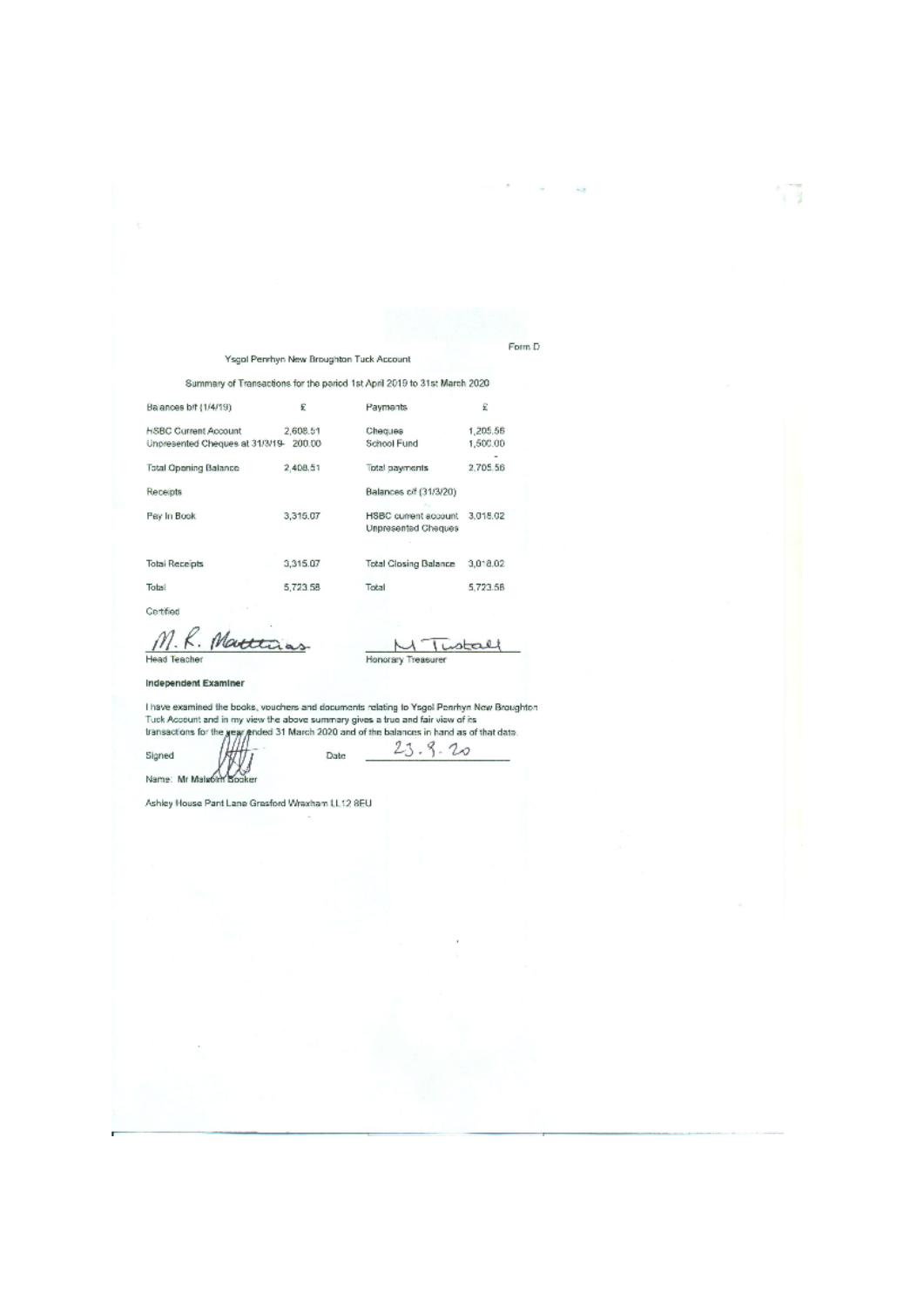### Ysgol Penrhyn New Broughton Donations Account

Summary of Transactions for the period 1st April 2019 to 31st March 2020

| Balances b/f (1/4/19)                                         | £          | Payments                                           | £        |
|---------------------------------------------------------------|------------|----------------------------------------------------|----------|
| <b>HSBC Current Account</b><br>Unpresented Cheques at 31/3/19 | $\equiv$   | Cheques                                            | 200.00   |
| <b>Total Opening Balance</b>                                  | $\sim$ $-$ | Total payments                                     | 200.00   |
| Receipts                                                      | 3,612.32   | Balances c/f (31/3/20)                             |          |
| interest                                                      |            | <b>HSBC</b> current account<br>Unpresented Cheques | 3.412.32 |
| <b>Total Receipts</b>                                         |            | <b>Total Closing Balance</b>                       | 3.412.32 |
| Total                                                         | 3.612.32   | Total                                              | 3,612.32 |

Certified

M.f. Matterias

 $\overline{ }$ Tustoff Honorary Treasurer

**Head Teacher** 

### **Independent Examiner**

I have examined the books, vouchers and documents relating to Ysgol Penrhyn New Broughton Money Market Manager Account and in my view the above summary gives a true and fair view of its transactions for the year ended 31 March 2020 and of the balances in hand as of that date.

Date

Signed

 $23 - 9.20$ 

w Name: Mr Malcolm Booker

Ashley House Pant Lane Gresford Wrexham LL12 8EU

Form D